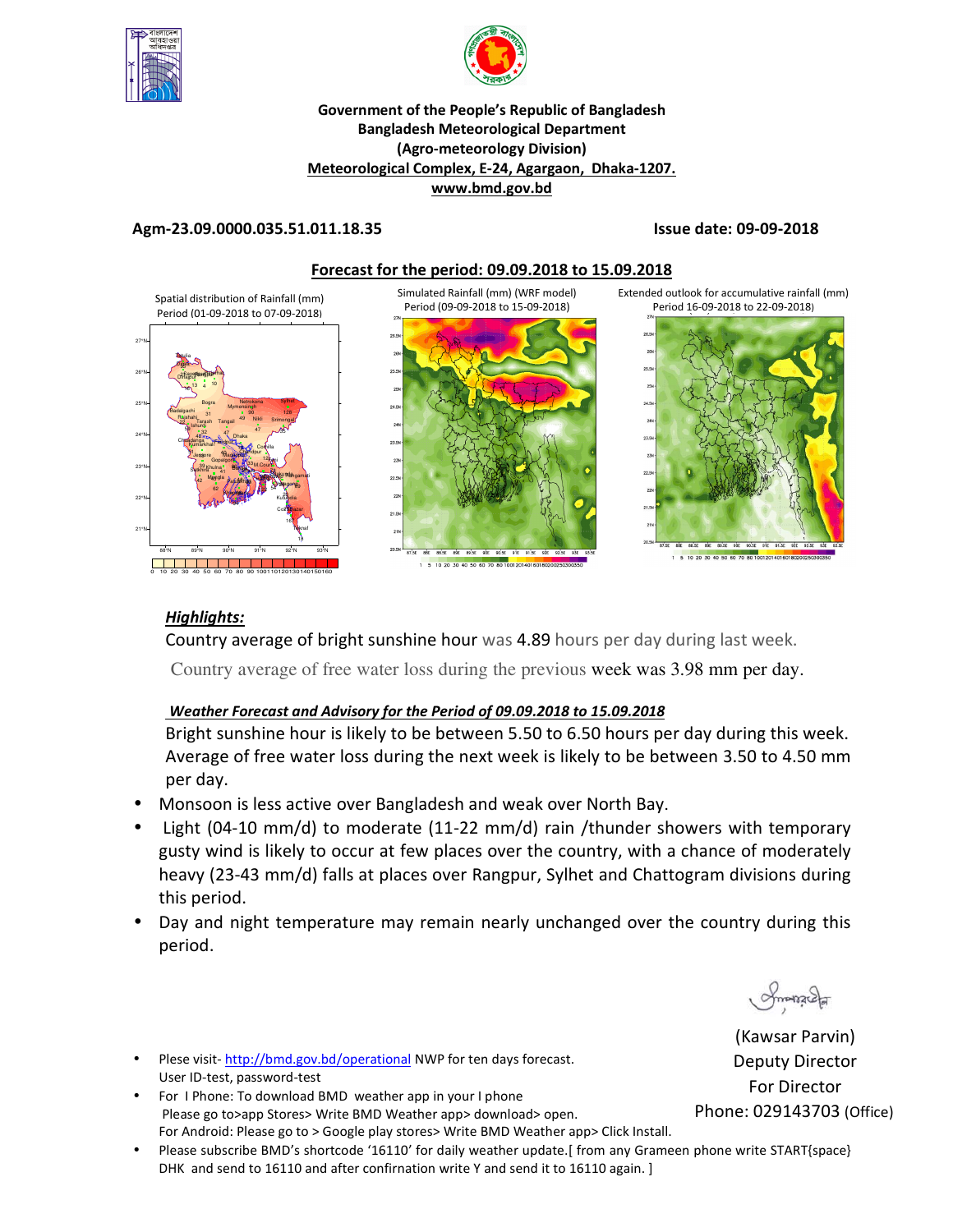#### **Short Weather description Period: 01.09.2018 to 07.09.2018** Maximum And Minimum Temperature (Range and Extreme)

| <b>Divisions</b> | Maximum temperature<br>range in <sup>o</sup> C |  |         | <b>Highest maximum</b><br>temperature in <sup>o</sup> C |                                  |      | Minimum temperature<br>Range in <sup>o</sup> C |                  |  |  |  | <b>Lowest minimum</b><br>temperature in C |  |      |              |
|------------------|------------------------------------------------|--|---------|---------------------------------------------------------|----------------------------------|------|------------------------------------------------|------------------|--|--|--|-------------------------------------------|--|------|--------------|
| <b>Dhaka</b>     | 29.2                                           |  | $-34.8$ |                                                         | <sup>o</sup> C Dhaka             | 34.8 |                                                | $^{\circ}$ C25.3 |  |  |  | - $27.9$ <sup>o</sup> C Madaripur         |  | 25.3 | °c           |
| Mymensingh       | 31.4                                           |  | $-33.0$ |                                                         | <sup>"</sup> C Mymensingh        | 33.0 |                                                | °C 25.0          |  |  |  | $-26.6$ °C Netrokona                      |  | 25.0 | °c           |
| Chattogram       | 28.0                                           |  |         |                                                         | $-$ 34.2 $^{\circ}$ C Chattogram | 34.2 |                                                | $^{\circ}$ C23.6 |  |  |  | $-26.8$ <sup>o</sup> C Rangamati          |  | 23.6 | °c           |
| Sylhet           | 32.0                                           |  | $-35.0$ |                                                         | <sup>o</sup> C Sylhet            | 35.0 |                                                | $^{\circ}$ C24.6 |  |  |  | $-26.6$ C Srimongal                       |  | 24.6 | °c           |
| Rajshahi         | 30.7                                           |  | $-35.0$ |                                                         | <sup>o</sup> C Raishahi          | 35.0 |                                                | $^{\circ}$ C25.3 |  |  |  | $-28.2$ <sup>o</sup> C Rajshahi           |  | 25.3 | °⊂           |
| Rangpur          | 30.6                                           |  | $-35.0$ |                                                         | <sup>o</sup> C Dinajpur          | 35.0 |                                                | $^{\circ}$ C24.0 |  |  |  | $-27.5$ °C Tetulia                        |  | 24.0 | $^{\circ}$ c |
| Khulna           | 29.3                                           |  | $-35.2$ |                                                         | <sup>o</sup> C Jashore           | 35.2 |                                                | $^{\circ}$ C23.8 |  |  |  | - 27.2 °C Kumarkhali                      |  | 23.8 | $^{\circ}$ c |
| Barishal         | 28.6                                           |  | $-33.5$ |                                                         | <sup>o</sup> C Khepupara         | 33.5 |                                                | $^{\circ}$ C24.7 |  |  |  | <b>27.0 °C</b> Bhola                      |  | 24.7 | °c           |

|  |  | <i>Rainfall analysis and average temperature:-</i> |
|--|--|----------------------------------------------------|
|  |  |                                                    |

| Name of the<br><b>Divisions</b> | Name of the<br><b>Stations</b> | Total<br>Rainfall<br>in $(mm)$ | Normal<br>Rainfall<br>in $(mm)$ | Deviation<br>in %                | Total<br>Rainy<br>days | Average<br>Max<br><b>Humidity</b><br>in % | Average<br>M in<br>in % | Average<br>M ax.<br>Humidity temp in ℃ | Average<br>Normal<br>M ax.<br>temp in | Average<br>M in.<br>temp in °<br>C | Average<br>Normal<br>M in.<br>temp in |
|---------------------------------|--------------------------------|--------------------------------|---------------------------------|----------------------------------|------------------------|-------------------------------------------|-------------------------|----------------------------------------|---------------------------------------|------------------------------------|---------------------------------------|
| Dhaka                           | Dhaka                          | 19                             | 62                              | $-69$                            | 06                     | 091                                       | 065                     | 33.3                                   | °C<br>31.9                            | 26.8                               | °C<br>26.2                            |
|                                 | Faridpur                       | 40                             | 53                              | $-25$                            | 05                     | 96                                        | 070                     | 32.7                                   | 31.8                                  | 26.2                               | 26.2                                  |
|                                 | Madaripur                      | 86                             | 59                              | 46                               | 06                     | 95                                        | 69                      | 32.5                                   | 31.7                                  | 26.1                               | 25.2                                  |
|                                 | Nikli                          | 47                             | $\star\star$                    | $***$                            | 06                     | 091                                       | 069                     | 32.8                                   | **                                    | 26.6                               | $**$                                  |
|                                 | Tangail                        | 47                             | 70                              | -33                              |                        | 094                                       | 068                     | 33.0                                   | 32.0                                  | 26.1                               | 25.7                                  |
|                                 | Gopalgonj                      | 41                             | $^{\star\star}$                 | $***$                            | 04                     | 096                                       | 073                     | 31.5                                   | **                                    | 26.3                               | $\star\star$                          |
| Mymensingh                      | Mymensingh                     | 49                             | 63                              | -22                              | 05                     | 94                                        | 79                      | 32.5                                   | 31.2                                  | 25.9                               | 25.4                                  |
|                                 | Netrokona                      | 90                             | $\star\star$                    | $***$                            | 05<br>05               | 094                                       | 069                     | 32.0                                   | $^{\star\star}$                       | 26.0                               | $^{\star\star}$                       |
| Chattogram                      | Chattogram                     | 20                             | 59                              | -66                              |                        | $\star\star$                              | $\star\star$            | 032                                    | 31.4                                  | 026                                | 25.2                                  |
|                                 | Sitakunda                      | 24                             | 97                              | -75                              | 05<br>3                | $\star\star$                              | $\star\star$            | $\star\star$                           | 31.2                                  | $^{\star\star}$                    | 25.3                                  |
|                                 | Rangamati                      | 69                             | 74                              | -7                               |                        | 94                                        | 45                      | 32.2                                   | 31.5                                  | 26.5                               | 24.6                                  |
|                                 | Cox'sBazar                     | 167                            | 124                             | 35                               | 05<br>7                | 97                                        | 79                      | 30.7                                   | 30.8                                  | 24.6                               | 25.1                                  |
|                                 | Teknaf                         |                                |                                 |                                  |                        | $\star\star$                              | $\star\star$            | $^{\star\star}$                        |                                       | $^{\star\star}$                    |                                       |
|                                 |                                | 18<br>122                      | 146<br>122                      | $-88$<br>0                       | 5                      | $\star\star$                              | $**$                    | $**$                                   | 30.5<br>30.6                          | $\star\star$                       | 24.9<br>25.4                          |
|                                 | Hatiya                         |                                |                                 | $***$                            | 06                     |                                           |                         |                                        |                                       |                                    | 25.3                                  |
|                                 | Sandw ip                       | 54                             | 117                             |                                  | 05                     | 096                                       | 076                     | 031                                    | 30.6                                  | 026                                |                                       |
|                                 | Kutubdia                       | 77                             | 96                              | $-20$                            | 05                     | 95                                        | 77                      | 31.2                                   | 30.7                                  | 25.4                               | 25.4                                  |
|                                 | Feni<br>M.Court                | 73                             | 103                             | -29                              | 04                     | 095                                       | 068<br>74               | 32.3                                   | 31.1                                  | 25.1                               | 24.9                                  |
|                                 |                                | 96                             | 120                             | $-20$<br>$***$                   | 05                     | 96                                        |                         | 31.8                                   | 31.0                                  | 26.1                               | 25.5                                  |
|                                 | Chandpur                       | 33<br>12                       | 60<br>63                        |                                  | 05<br>02               | 096<br>094                                | 070<br>067              | 033<br>31.9                            | 31.6<br>31.7                          | 026<br>25.7                        | 25.9<br>25.4                          |
| <b>Sylhet</b>                   | Cumilla                        |                                |                                 | -81                              |                        |                                           |                         |                                        |                                       |                                    |                                       |
|                                 | Sylhet                         | 128<br>35                      | 137<br>73                       | -7                               | 05                     | 97<br>98                                  | 66<br>057               | 33.6<br>33.6                           | 31.7<br>25.6                          | 25.6                               | 24.9<br>24.4                          |
| Rajshahi                        | Srimongal                      |                                |                                 | $-52$<br>$\overline{\mathbf{c}}$ | 05                     |                                           |                         |                                        |                                       |                                    |                                       |
|                                 | Rajshahi                       | 59                             | 58                              |                                  | 04                     | 098                                       | 067                     | 33.7                                   | 32.4                                  | 26.3                               | 25.5                                  |
|                                 | Bogura                         | 31<br>42                       | 64<br>54                        | $-52$<br>$-22$                   | 03                     | 097                                       | 057                     | 32.9                                   | 32.1                                  | 27.2                               | 25.9                                  |
|                                 | <b>Ishurdi</b><br>Badalgachi   | 22                             | $\star\star$                    | $***$                            | 04                     | 098<br>097                                | 062<br>062              | 033<br>32.0                            | 32.4<br>$^{\star\star}$               | 027<br>26.2                        | 25.9<br>$\star\star$                  |
|                                 | Tarash                         | 32                             | $**$                            | $***$                            | 03<br>06               | $\overline{**}$                           | $***$                   | $**$                                   | **                                    | $**$                               | $**$                                  |
| Rangpur                         |                                | 4                              | 74                              | -95                              | 04                     |                                           |                         |                                        |                                       |                                    | 25.4                                  |
|                                 | Rangpur                        |                                |                                 |                                  |                        | 093                                       | 063                     | 33.2                                   | 31.5                                  | 26.6                               |                                       |
|                                 | Dinajpur                       | 16<br>13                       | 59<br>$\star\star$              | -73<br>$***$                     | 04<br>03               | 094<br>$\star\star$                       | 067<br>$\star\star$     | 33.3<br>$\star\star$                   | 31.8<br>$^{\star\star}$               | 26.5<br>$^{\star\star}$            | 25.7<br>$**$                          |
|                                 | Sayedpur<br>Rajarhat           | 10                             | $\star\star$                    | $***$                            | 01                     | 095                                       | 063                     | 33.1                                   | **                                    | 26.5                               | $^{\star\star}$                       |
|                                 | Tetulia                        | 95                             | $\star\star$                    | $***$                            | 04                     | 098                                       | 070                     | 32.9                                   | **                                    | 25.4                               | $\star\star$                          |
|                                 | Dimla                          | 21                             | $\star\star$                    | $***$                            | 04                     | 095                                       | 069                     | 33.1                                   | **                                    | 26.9                               | $**$                                  |
| Khulna                          | Khulna                         | 43                             |                                 | $-14$                            |                        | 96                                        | 72                      | 32.4                                   | 32.3                                  | 26.4                               | 26.1                                  |
|                                 |                                | 62                             | 50<br>$\star\star$              | $***$                            | 04                     | 097                                       | 079                     | 031                                    | **                                    | 026                                | $\star\star$                          |
|                                 | Mongla                         |                                |                                 |                                  | 04                     |                                           |                         |                                        |                                       |                                    |                                       |
|                                 | Jashore                        | 39                             | 51<br>58                        | -24<br>$-12$                     | 05                     | 96                                        | 70                      | 33                                     | 32.7                                  |                                    | 25.8<br>25.9                          |
|                                 | Chuadanga                      | 51<br>42                       | 55                              |                                  | 04                     |                                           |                         |                                        | 33.0                                  | 26.3                               |                                       |
|                                 | Satkhira                       | 13                             | $\star\star$                    | $-24$<br>$\star\star\star$       | 03                     | 100<br>100                                | 070<br>62               | 32.4<br>32.6                           | 32.2<br>$\star\star$                  | 26.7<br>26.4                       | 26.1<br>$\star\star$                  |
| Barishal                        | Kumarkhali                     |                                |                                 |                                  | 02                     |                                           |                         |                                        |                                       |                                    |                                       |
|                                 | Barisal                        | 48                             | 66                              | -27                              | 05                     | 098                                       | 073                     | 31.6                                   | 31.3                                  | 26.4                               | 25.6                                  |
|                                 | Bhola                          | 23                             | 83                              | $-72$                            | 06                     | 096                                       | 076                     | 31.6                                   | 31.1                                  | 26.0                               | 25.8                                  |
|                                 | Patuakhali                     | 66                             | 87                              | -24                              | 07                     | 098                                       | 078                     | 31.6                                   | 31.3                                  | 26.2                               | 25.8                                  |
|                                 | Khepupara                      | 94                             | 112                             | $-16$                            | 07                     | 098                                       | 078                     | 032                                    | 30.8                                  | 026                                | 25.8                                  |

Analyses contained in this bulletin are based on preliminary \* un-checked data. \*\* Data not received. \*\*\* Data not available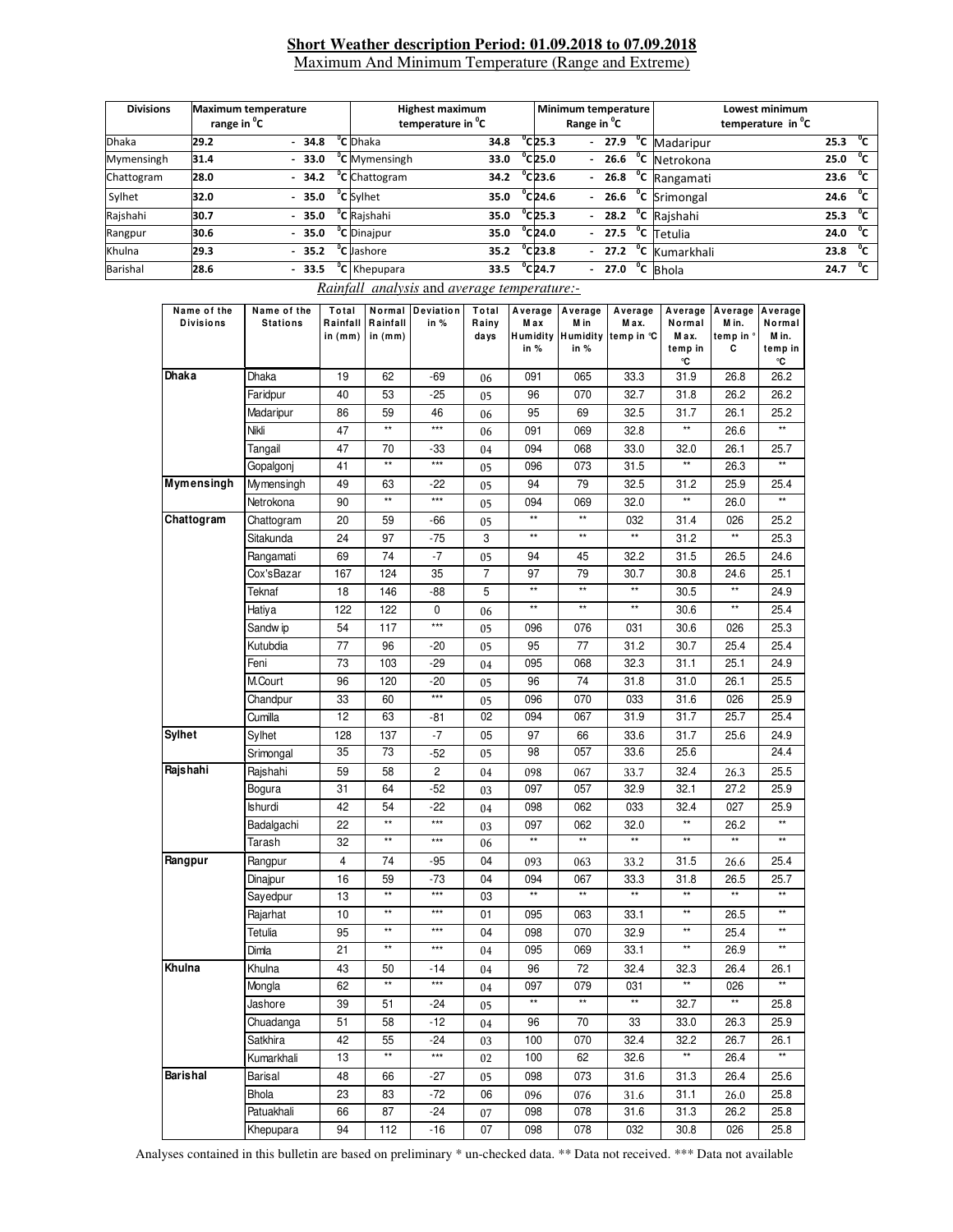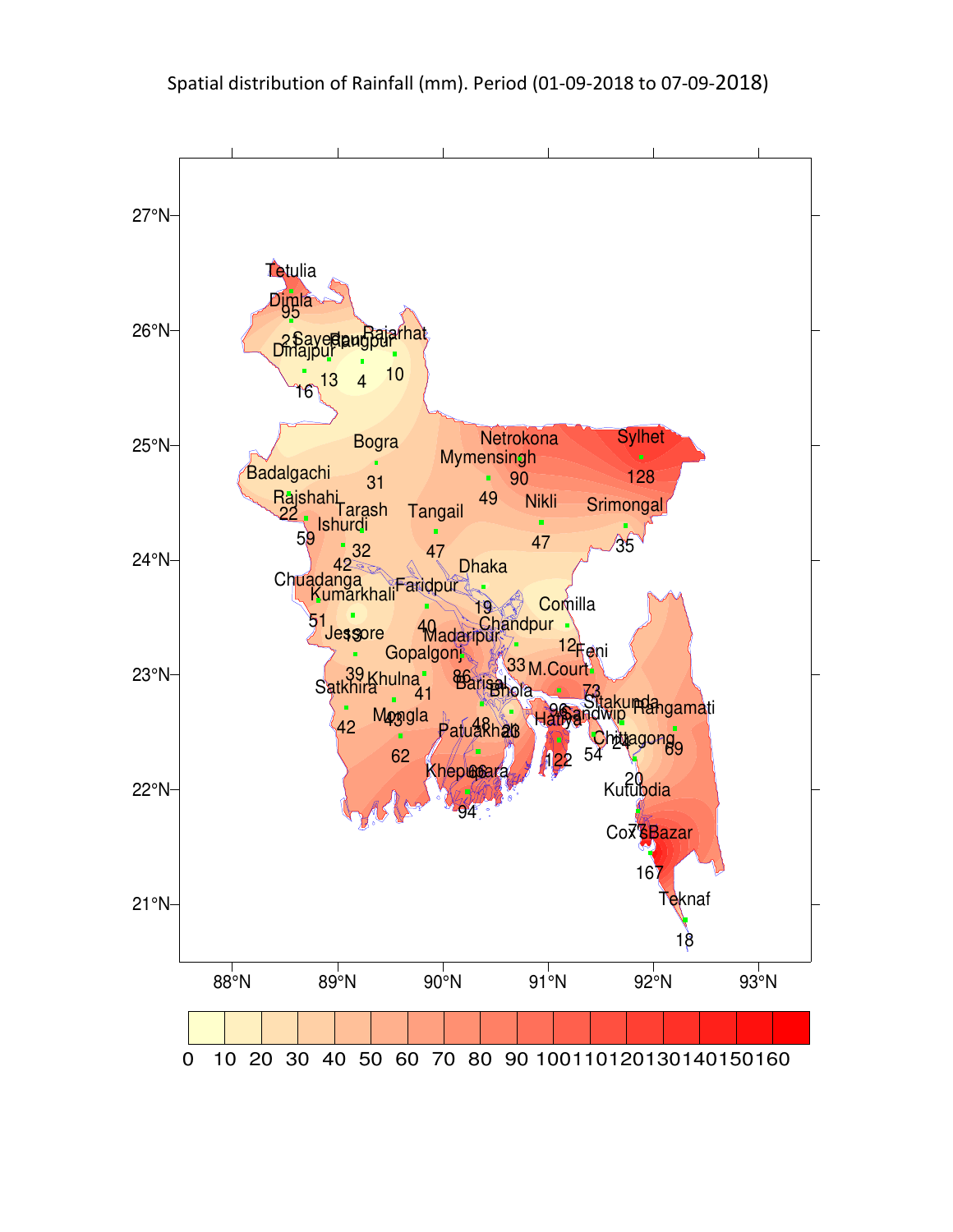



# গণপ্রজাতন্ত্রী বাংলাদেশ সরকার বাংলাদেশ আবহাওয়া অধিদপ্তর কৃষি আবহাওয়া মহাশাখা

আবহাওয়া ভবন, ই-২৪, আগারগাঁও, ঢাকা-১২০৭।

#### www.bmd.gov.bd

**GwRGg-23.09.0000.035.51.011.18.35 ZvwiL: 09-09-2018 wLªt**

পূর্বাভাসের সময়কাল: ০৯-০৯-২০১৮ থেকে ১৫-০৯-২০১৮





1 5 10 20 30 40 50 60 70 80 100120140160180

Extended outlook for accumulative rainfall (mm) Period 16-09-2018 to 22-09-2018)



প্ৰধান বৈশিষ্ট্য সম<del>ু</del>হঃ-0 10 20 30 40 50 60 70 80 90 100110120130140150160

21°N

22°N

23°N

24°N

25°N

88°N 89°N 90°N 91°N 92°N 93°N

Dhaka **Faritour** Madaripur

 $47 \frac{47}{2}$ 

19 40 86

Barisal Bhola Patuakhali Khepupara

48 **336** 94

**Chitagong** Sitaku Pilangamati

20 24 69

Sylhet

128

Hatiya Sandwip Kutubdia

122 54 77

Feni M.Court Chandpur Comilla

73 96 33 12

> Cox<sup>\*</sup>Bazar Teknaf

167 18

Gopalgon<sub>i</sub>

41

Khulna Mongla **Jessore** Chuadanga Satkhira Kumarkhali

43 62

Bogra Ishurdi Badalgachi Tarash

4  $16^{13}$  4  $10$ 

31 42 22 32

> 51 42 13

Tangail <sup>49</sup> Nikli

Rajshahi Tannail 49 Nikli Srimongal

 $\frac{59}{32}$   $\frac{17}{47}$   $\frac{47}{55}$ 

Mymensingh Netrokona

> 49 90

গত সপ্তাহে দেশের দৈনিক উজ্জল সূর্যকিরণ কালের গড় ৪.৮৯ ঘন্টা ছিল । গত সপ্তাহে দেশের দৈনিক বাষ্পীভবনের গড় ৩.৯৮মিঃ মিঃ ছিল।

### আবহাওয়ার পূর্বাভাসঃ ০৯-০৯-২০১৮ থেকে ১৫-০৯-২০১৮ ইং পর্যন্ত।

এ সপ্তাহে দৈনিক উজ্জুল সূর্য কিরণ কাল ৫.৫০ থেকে ৬.৫০ঘন্টার মধ্যে থাকতে পারে ।

আগামী সপ্তাহের বাম্পীভবনের দৈনিক গড় ৩.৫০ মিঃ মিঃ থেকে ৪.৫০ মিঃ মিঃ থাকতে পারে।

- মৌসুমী বায়ু বাংলাদেশের উপর কম সক্রিয় এবং উত্তর বঙ্গোপসাগরে দূর্বল থেকে মাঝারি অবস্থায় রয়েছে।
- এ সময়ে সারাদেশের কিছু কিছু স্থানে অস্থায়ী দমকা হাওয়াসহ হালকা (০৪-১০ মিঃ মিঃ/দিন) থেকে মাঝারি (১১-২২ মিঃ মিঃ/দিন) ধরনের বৃষ্টি/বজ্রবৃষ্টি হতে পারে। সেই সাথে রংপুর, সিলেট এবং চট্টগ্রাম বিভাগের কোথাও কোথাও মাঝারি ধরনের ভারী (২৩-৪৩ মিঃমিঃ/দিন) বর্ষণ হতে পারে।
- এ সময়ে সারাদেশে দিন ও রাতের তাপমাত্রা প্রায় অপরিবর্তিত থাকতে পারে।

(কাওসার পারভীন) উপপরিচালক পরিচালকের পক্ষে টেলিফোন: ০২৯১৪৩৭০৩ (অফিস)

- Plese visit-http://bmd.gov.bd/operational NWP for ten days forecast. User ID-test, password-test
- For I Phone: To download BMD weather app in your I phone Please go to>app Stores> Write BMD Weather app> download> open. For Android: Please go to > Google play stores> Write BMD Weather app> Click Install.
- Please subscribe BMD's shortcode '16110' for daily weather update. [ from any Grameen phone write START{space} DHK and send to 16110 and after confirnation write Y and send it to 16110 again. ]

<u>সংক্ষিপ্ত আবহাওয়া বিবরণী, সমূহ ০১-০৯-২০১৮ থেকে ০৭-০৯-২০১৮</u>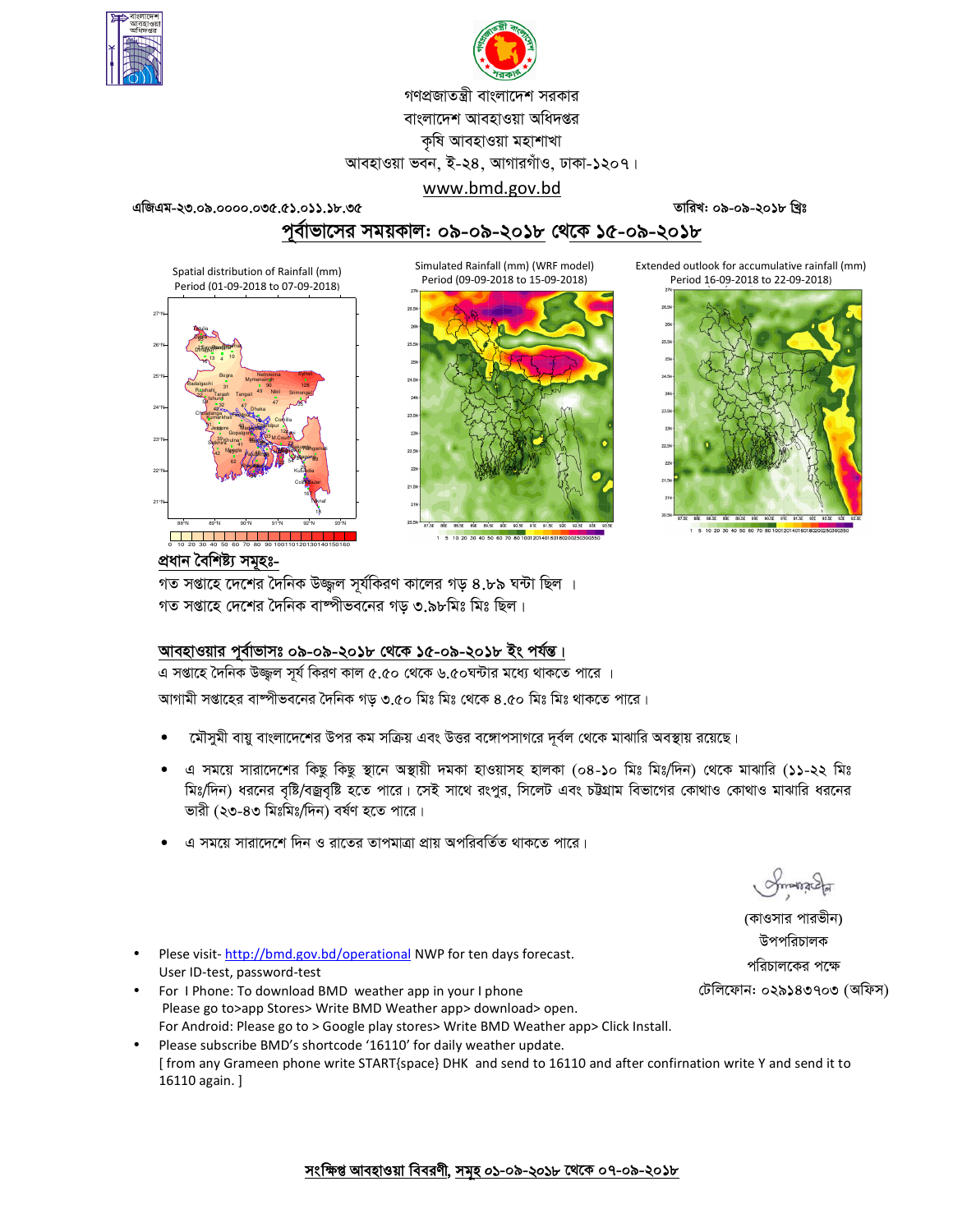| াবভাগ     |      |        |      | সর্বোচ্চ তাপমাত্রার পরিসর | সৰোচ্চ তাপমাত্ৰা     | সেঃ         |                                       |      | সর্বনিম্ন তাপমাত্রার পরিসর <sup>o</sup> সেঃ |                |            | সর্বনিম্ন তাপমাত্রা °সেঃ |                |
|-----------|------|--------|------|---------------------------|----------------------|-------------|---------------------------------------|------|---------------------------------------------|----------------|------------|--------------------------|----------------|
|           |      |        |      |                           |                      |             |                                       |      |                                             |                |            |                          |                |
| ঢাকা      | ২৯.২ | $\sim$ |      | ৩৪.৮ ° সেঃ                | ঢাকা                 | <b>08.b</b> | $^\circ$ সেঃ                          | ২৫.৩ | ২৭.৯                                        | $^{\circ}$ সেঃ | মাদারীপর   | ৩.১২                     | $^{\circ}$ সেঃ |
| ময়মনসিংহ | ৩১.৪ |        | ৩৩.০ | $^{\circ}$ সেঃ            | ময়মনসিংহ            |             | <u>ঞ্চত প</u> র                       | ২৫.০ | ২৬.৬                                        | $^{\circ}$ সেঃ | নেত্ৰকোনা  | ২৫.০                     | $^{\circ}$ সেঃ |
| চউগ্ৰাম   | ২৮.০ |        |      | ৩৪.২ ° সেঃ                | চউগ্ৰাম              |             | ৩৪.২ ° সেঃ                            | ২৩.৬ | ২৬.৮                                        | $^{\circ}$ সেঃ | রাঙ্গামাটি | ২৩.৬                     | $^{\circ}$ সেঃ |
| সিলেট     | ৩২.০ |        | ৩৫.০ | $^{\circ}$ সেঃ            | সিলেট                |             | <u>৩৫.০<math>^{\circ}</math> সেঃ</u>  | ২৪.৬ | ২৬.৬                                        | $^{\circ}$ সেঃ | শ্ৰীমঙ্গল  | ২৪.৬                     | $^{\circ}$ সেঃ |
| রাজশাহী   | ৩০.৭ | $\sim$ | ৩৫.০ | $^{\circ}$ সেঃ            | রাজশাহী              |             | ৩৫.০ ° সেঃ                            | ২৫.৩ | ২৮.২                                        | $^{\circ}$ সেঃ | রাজশাহী    | ৩.১২                     | $^{\circ}$ সেঃ |
| রংপুর     | ৩০.৬ |        | ৩৫.০ | $^{\circ}$ সেঃ            | দিনাজপর              |             | ৩৫.০ ° সেঃ                            | ২৪.০ | ২৭.৫                                        | $^{\circ}$ সেঃ | তেঁতলিয়া  | ২৪.০                     | $^{\circ}$ সেঃ |
| খুলনা     | ২৯.৩ |        |      | ৩৫.২ ° সেঃ                | যশোর                 |             | ৩৫.২ ° সেঃ                            | ২৩.৮ | ২৭.২                                        | $^{\circ}$ সেঃ | কুমারথালী  | ২৩.৮                     | $^{\circ}$ সেঃ |
| বরিশাল    | ২৮.৬ |        |      |                           | ৩৩.৫ ° সেঃ খেপুপাড়া |             | তত. $\mathfrak{e} \circ \mathfrak{e}$ | ২৪.৭ | ২৭.০                                        | $^{\circ}$ সেঃ | ভোলা       | ২৪.৭                     | $^{\circ}$ সেঃ |

## <u> বৃষ্টিপাত বিশ্লেষন এবং স্বাভাবিক তাপমাত্ৰা :</u>

| বিভাগের নাম | স্টেশনের নাম      | মোট<br>বৃষ্টিপাত | ষাভাবিক<br>বৃষ্টিপাত | বিছ্যুতি(%)  | মোট<br>বৃষ্টিশাতের | সৰ্বোষ্ক গড়<br>আৰ্দ্ৰতা | সর্বোনিম্ন        | গড় সৰ্বোষ্ক<br>তাপমাত্রা | গড<br>ষভাবিক        | সর্বনিম্ন<br>গড়   | সর্বনিম্ন<br>ষাভাবিক      |
|-------------|-------------------|------------------|----------------------|--------------|--------------------|--------------------------|-------------------|---------------------------|---------------------|--------------------|---------------------------|
|             |                   | (মিঃমিঃ)         | (মিঃমিঃ)             |              | দিন                | ( %)                     | আৰ্দ্ৰতা          | (ডিগ্ৰী সেঃ)              | তাপমাত্রা           | তাপমাত্রা          | গড়                       |
|             |                   |                  |                      |              |                    |                          | ( %)              |                           | (ডিগ্ৰী<br>(সঃ)     | (ডিগ্ৰী<br>সেঃ)    | তাপমাত্রা(<br>ডিগ্ৰী সেঃ) |
| ঢাকা        | जका               | ১৯               | W                    | -৬৯          | ০৬                 | ০৯১                      | ০৬৫               | 0.00                      | ৩১.৯                | ২৬.৮               | ২৬.২                      |
|             | ফরিদপুর           | 80               | ৫৩                   | -২৫          | o¢                 | ৯৬                       | ०१०               | ৩২.৭                      | ৩১.৮                | ২৬.২               | ২৬.২                      |
|             | মাদারীপুর         | ৮৬               | ৫৯                   | ৪৬           | ০৬                 | ৯৫                       | ৬৯                | ৩২.৫                      | ৩১.৭                | ২৬.১               | ২৫.২                      |
|             | নিকলী             | 89               | **                   | ***          | ০৬                 | ০৯১                      | ০৬৯               | ৩২.৮                      | $\ast\ast$          | ২৬.৬               | $\pm\pm$                  |
|             | টাঙ্গাইল          | 89               | 90                   | -৩৩          | 08                 | ০৯৪                      | ০৬৮               | 00.0                      | ৩২.০                | ২৬.১               | ২৫.৭                      |
|             | গোপালগঞ্জ         | $8\sqrt{ }$      | $* *$                | $***$        | o¢                 | ০৯৬                      | ০৭৩               | 05.6                      | $\ast\ast$          | ২৬.৩               | $\pm\pm$                  |
| ময়মনসিংহ   | ময়মনসিংহ         | 85               | ৬৩                   | -২২          | o¢                 | $\delta$ 8               | ৭৯                | ৩২.৫                      | ৩১.২                | ২৫.৯               | ২৫.৪                      |
|             | নেত্ৰকোনা         | ৯০               | $***$                | $***$        | o¢                 | ০৯৪                      | ০৬৯               | ৩২.০                      | $* *$               | ২৬.০               | $***$                     |
| চট্ৰগ্ৰাম   | ঢট্রগ্রাম         | ২০               | ৫৯                   | -৬৬          | o¢                 | $**$                     | **                | ০৩২                       | 05.8                | ০২৬                | ২৫.২                      |
|             | সীতাকুন্ড         | 58               | ৯৭                   | -90          | O                  | $**$                     | **                | $***$                     | ৩১.২                | $***$              | ২৫.৩                      |
|             | রাঙ্গামাটি        | yp               | 98                   | -9           | o¢                 | $\delta$ 8               | 8¢                | ७२.२                      | 0.6                 | ২৬.৫               | ২৪.৬                      |
|             | কক্সবাজার         | ১৬৭              | 358                  | ৩৫           | ٩                  | ৯৭                       | ۹۵                | 00.9                      | 00.b                | ২৪.৬               | ২৫.১                      |
|             | টেকনাফ            | ১৮               | 589                  | -pp          | ¢                  | **                       | $* *$             | **                        | 0.00                | **                 | ২৪.৯                      |
|             | হাতিয়া           | ১২২              | ১২২                  | $\circ$      | ০৬                 | **                       | $\pm\pm$          | **                        | ৩০.৬                | $***$              | ২৫.৪                      |
|             | সন্দ্বীপ          | 68               | ১১৭                  | ***          | o¢                 | ০৯৬                      | ०१७               | ০৩১                       | ৩০.৬                | ০২৬                | ২৫.৩                      |
|             | কুতুবদীয়া        | ۹۹               | ৯৬                   | -২০          | o¢                 | ৯৫                       | ۹۹                | ৩১.২                      | 00.9                | 20.8               | ২৫.৪                      |
|             | কেনী              | ٩७               | ১০৩                  | -59          | 08                 | ০৯৫                      | ০৬৮               | ৩২.৩                      | ৩১.১                | ২৫.১               | ২৪.৯                      |
|             | মাইজদী কোট        | ৯৬               | ১২০                  | -২০          | o¢                 | ৯৬                       | 98                | ৩১.৮                      | ৩১.০                | ২৬.১               | ১.৩۶                      |
|             | টাঁদপুর           | $\circ$          | ৬০                   | $***$        | o¢                 | ০৯৬                      | 090               | ೦೦೦                       | 0.6                 | ০২৬                | ২৫.৯                      |
|             | কুমিল্লা          | ১২               | ৬৩                   | -62          | ০২                 | ০৯৪                      | ০৬৭               | ৩১.৯                      | ७১.१                | ২৫.৭               | 26.8                      |
| সিলেট       | সিলেট             | ১২৮              | ১৩৭                  | -9           | o¢                 | ৯৭                       | ৬৬                | 00.6                      | ৩১.৭                | ২৫.৬               | ২8.৯                      |
|             | শ্ৰীমঙ্গল         | ৩৫               | ٩७                   | -65          | o¢                 | ৯৮                       | ०৫१               | 00.5                      | ২৫.৬                |                    | 28.8                      |
| রাজশাহী     | রাজশাহী           | GP               | ¢Ъ                   | ২            | 08                 | ০৯৮                      | ০৬৭               | 00.9                      | ৩২. $8$             | ২৬.৩               | ১.৩২                      |
|             | বগুডা             | ৩১               | 98                   | -62          | ০৩                 | ০৯৭                      | ०৫१               | ৩২.৯                      | ৩২.১                | ২৭.২               | ২৫.৯                      |
|             | ঈশ্বরদী           | 82               | 48                   | -২২          | 08                 | ০৯৮                      | ০৬২               | ೦೦೦                       | ৩২. $8$             | ०२१                | ২৫.৯                      |
|             | বদলগাঘী<br>তাডাশ  | ২২               | $* *$<br>$\pm\pm$    | ***<br>$***$ | ೲ                  | ০৯৭<br>$\ast\ast$        | ০৬২<br>$* *$      | ৩২.০<br>$* *$             | $\ast\ast$<br>$* *$ | ২৬.২<br>$\ast\ast$ | $\pm\pm$<br>$\ast\ast$    |
| রংপুব       |                   | ৩২               |                      |              | ০৬                 |                          |                   |                           |                     |                    |                           |
|             | রংপুর<br>দিনাজপুর | 8                | 98                   | -50          | 08                 | ০৯৩                      | ০৬৩               | ৩৩.২                      | 05.6                | ২৬.৬               | ২৫.৪                      |
|             | সৈয়দপুর          | ১৬               | ৫৯<br>$***$          | - 90<br>***  | 08                 | ০৯৪<br>$**$              | ০৬৭<br>$\ast\ast$ | 0.00<br>$\ast\ast$        | ৩১.৮<br>$* *$       | ২৬.৫<br>$\ast\ast$ | ২৫.৭<br>$***$             |
|             | রাজারহাট          | ১৩               | **                   | ***          | ০৩                 |                          |                   |                           | $**$                |                    | $\pm\pm$                  |
|             | তেতুঁলিয়া        | ১০<br>৯৫         | **                   | ***          | ०১<br>08           | ০৯৫<br>০৯৮               | ০৬৩<br>०१०        | ৩৩.১                      | $* *$               | ২৬.৫               | $***$                     |
|             | ডিমলা             | ২১               | **                   | ***          | 08                 | ০৯৫                      | ০৬৯               | ৩২.৯<br>৩৩.১              | **                  | 20.8<br>২৬.৯       | **                        |
| থুলনা       | থুলনা             | 80               | ¢о                   | -১৪          | 08                 | ৯৬                       | ৭২                | ৩২.৪                      | ७२.७                | ২৬.৪               | ২৬.১                      |
|             | মংলা              | W                | **                   | $***$        | 08                 | ০৯৭                      | ০৭৯               | ০৩১                       | $\ast\ast$          | ০২৬                | **                        |
|             | যশোর              | ৩৯               | Q)                   | -२४          | oœ                 | $***$                    | **                | **                        | ৩২.৭                | **                 | ২৫.৮                      |
|             | চুয়াডাঙ্গা       | ¢۵               | ¢Ъ                   | -১২          | о8                 | ৯৬                       | 90                | ৩৩                        | 00.0                | ২৬.৩               | ২৫.৯                      |
|             | সাতক্ষীরা         | 82               | ¢¢                   | -২8          | ೲ                  | ১০০                      | ०१०               | ৩২.৪                      | ७२.२                | ২৬.৭               | ২৬.১                      |
|             | কুমারথালী         | ১৩               | **                   | $***$        | ০২                 | ১০০                      | ৬২                | ৩২.৬                      | $* *$               | 20.8               | $***$                     |
| ববিশাল      | বরিশাল            | 8 <sub>b</sub>   | ৬৬                   | -২৭          | o¢                 | ০৯৮                      | ০৭৩               | 0.6                       | 0.20                | 20.8               | ২৫.৬                      |
|             | ভোলা              | ২৩               | ৮৩                   | - 92         | ০৬                 | ০৯৬                      | ০৭৬               | 0.6                       | 05.5                | ২৬.০               | ২৫.৮                      |
|             | পটুয়াথালী        | UУ               | ৮৭                   | -২8          | ०१                 | ০৯৮                      | ०१৮               | 0.6                       | 05.0                | ২৬.২               | ২৫.৮                      |
|             | খেপুপাড়া         | $\delta$ 8       | ১১২                  | -১৬          | ०१                 | ০৯৮                      | ०१৮               | ০৩২                       | ৩০.৮                | ০২৬                | ২৫.৮                      |

N.B .Analyses contained in this bulletin are based on preliminary \* un-checked data. \*\* Data not received. \*\*\* Data not available.